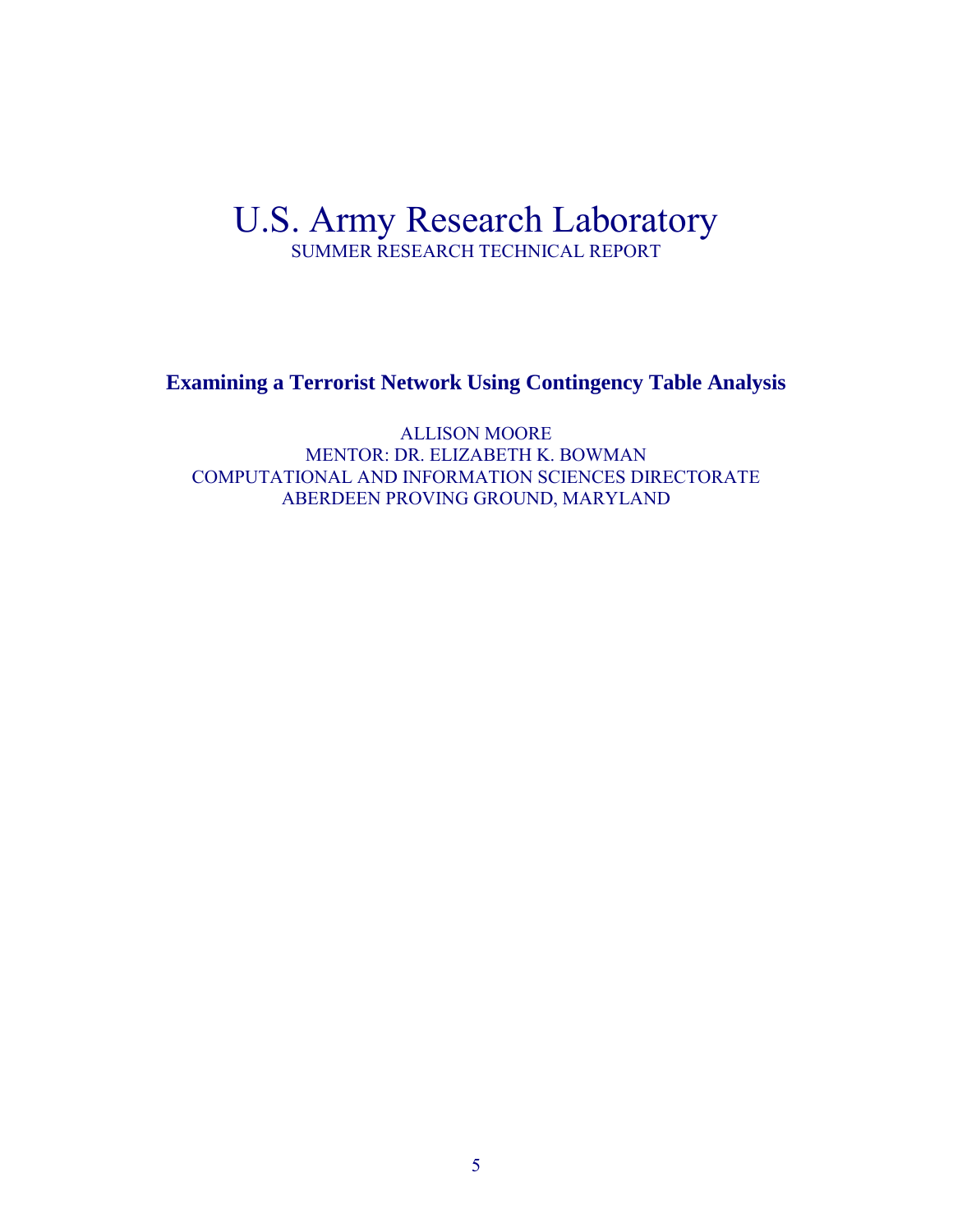|                                                        | Form Approved<br>OMB No. 0704-0188                      |                                                                                                                                                                                                                                                                                                                                                                                                                                                                                                                                                                                                                                                                                                                                                                                                                                                                                                                                                                                              |                                      |                                                     |                                           |  |  |
|--------------------------------------------------------|---------------------------------------------------------|----------------------------------------------------------------------------------------------------------------------------------------------------------------------------------------------------------------------------------------------------------------------------------------------------------------------------------------------------------------------------------------------------------------------------------------------------------------------------------------------------------------------------------------------------------------------------------------------------------------------------------------------------------------------------------------------------------------------------------------------------------------------------------------------------------------------------------------------------------------------------------------------------------------------------------------------------------------------------------------------|--------------------------------------|-----------------------------------------------------|-------------------------------------------|--|--|
| does not display a currently valid OMB control number. |                                                         | Public reporting burden for the collection of information is estimated to average 1 hour per response, including the time for reviewing instructions, searching existing data sources, gathering and<br>maintaining the data needed, and completing and reviewing the collection of information. Send comments regarding this burden estimate or any other aspect of this collection of information,<br>including suggestions for reducing this burden, to Washington Headquarters Services, Directorate for Information Operations and Reports, 1215 Jefferson Davis Highway, Suite 1204, Arlington<br>VA 22202-4302. Respondents should be aware that notwithstanding any other provision of law, no person shall be subject to a penalty for failing to comply with a collection of information if it                                                                                                                                                                                     |                                      |                                                     |                                           |  |  |
| 1. REPORT DATE<br><b>AUG 2011</b>                      |                                                         | 2. REPORT TYPE                                                                                                                                                                                                                                                                                                                                                                                                                                                                                                                                                                                                                                                                                                                                                                                                                                                                                                                                                                               |                                      | <b>3. DATES COVERED</b><br>00-00-2011 to 00-00-2011 |                                           |  |  |
| 4. TITLE AND SUBTITLE                                  |                                                         |                                                                                                                                                                                                                                                                                                                                                                                                                                                                                                                                                                                                                                                                                                                                                                                                                                                                                                                                                                                              |                                      | 5a. CONTRACT NUMBER                                 |                                           |  |  |
|                                                        |                                                         | <b>Examining A Terrorist Network Using Contingency Table Analysis</b>                                                                                                                                                                                                                                                                                                                                                                                                                                                                                                                                                                                                                                                                                                                                                                                                                                                                                                                        |                                      | 5b. GRANT NUMBER                                    |                                           |  |  |
|                                                        |                                                         |                                                                                                                                                                                                                                                                                                                                                                                                                                                                                                                                                                                                                                                                                                                                                                                                                                                                                                                                                                                              |                                      |                                                     | 5c. PROGRAM ELEMENT NUMBER                |  |  |
| 6. AUTHOR(S)                                           |                                                         |                                                                                                                                                                                                                                                                                                                                                                                                                                                                                                                                                                                                                                                                                                                                                                                                                                                                                                                                                                                              |                                      | <b>5d. PROJECT NUMBER</b>                           |                                           |  |  |
|                                                        |                                                         |                                                                                                                                                                                                                                                                                                                                                                                                                                                                                                                                                                                                                                                                                                                                                                                                                                                                                                                                                                                              |                                      | <b>5e. TASK NUMBER</b>                              |                                           |  |  |
|                                                        |                                                         |                                                                                                                                                                                                                                                                                                                                                                                                                                                                                                                                                                                                                                                                                                                                                                                                                                                                                                                                                                                              |                                      | <b>5f. WORK UNIT NUMBER</b>                         |                                           |  |  |
| Ground, MD, 21005                                      | 7. PERFORMING ORGANIZATION NAME(S) AND ADDRESS(ES)      | <b>Computational And Information Sciences Directorate, Aberdeen Proving</b>                                                                                                                                                                                                                                                                                                                                                                                                                                                                                                                                                                                                                                                                                                                                                                                                                                                                                                                  |                                      | <b>REPORT NUMBER</b>                                | 8. PERFORMING ORGANIZATION                |  |  |
|                                                        | 9. SPONSORING/MONITORING AGENCY NAME(S) AND ADDRESS(ES) |                                                                                                                                                                                                                                                                                                                                                                                                                                                                                                                                                                                                                                                                                                                                                                                                                                                                                                                                                                                              |                                      | 10. SPONSOR/MONITOR'S ACRONYM(S)                    |                                           |  |  |
|                                                        |                                                         |                                                                                                                                                                                                                                                                                                                                                                                                                                                                                                                                                                                                                                                                                                                                                                                                                                                                                                                                                                                              |                                      | 11. SPONSOR/MONITOR'S REPORT<br>NUMBER(S)           |                                           |  |  |
| 12. DISTRIBUTION/AVAILABILITY STATEMENT                | Approved for public release; distribution unlimited     |                                                                                                                                                                                                                                                                                                                                                                                                                                                                                                                                                                                                                                                                                                                                                                                                                                                                                                                                                                                              |                                      |                                                     |                                           |  |  |
| 13. SUPPLEMENTARY NOTES<br>See also Ada548876          |                                                         |                                                                                                                                                                                                                                                                                                                                                                                                                                                                                                                                                                                                                                                                                                                                                                                                                                                                                                                                                                                              |                                      |                                                     |                                           |  |  |
| 14. ABSTRACT<br>to analyze a terrorist network.        |                                                         | The information revolution of the 21st century has changed the nature of war to focus on the area of<br>network-centric warfare. While the number and strength of dark networks continue to increase, the U.S.<br>Department of Defense seeks to identify, predict, and counteract possible terrorist threats. The intelligence<br>community is undertaking the seemingly impossible task of using the information that is currently<br>available through social networks and military reports. This report will examine the Ali Baba data set that<br>was created in 2003 for the National Security Agency (NSA) by Mark Jaworoski and Steve Pavlak. The Ali<br>Baba data set contains fictitious Word documents that have recorded the actions of a suspected terrorist<br>network. This report will demonstrate the use of statistics in examining terrorist organizations.<br>Specifically, it will determine if contingency table analysis using the R programming language can be used |                                      |                                                     |                                           |  |  |
| <b>15. SUBJECT TERMS</b>                               |                                                         |                                                                                                                                                                                                                                                                                                                                                                                                                                                                                                                                                                                                                                                                                                                                                                                                                                                                                                                                                                                              |                                      |                                                     |                                           |  |  |
| 16. SECURITY CLASSIFICATION OF:                        |                                                         |                                                                                                                                                                                                                                                                                                                                                                                                                                                                                                                                                                                                                                                                                                                                                                                                                                                                                                                                                                                              | 17. LIMITATION OF<br><b>ABSTRACT</b> | 18. NUMBER<br>OF PAGES                              | 19a. NAME OF<br><b>RESPONSIBLE PERSON</b> |  |  |
| a. REPORT<br>unclassified                              | b. ABSTRACT<br>unclassified                             | c. THIS PAGE<br>unclassified                                                                                                                                                                                                                                                                                                                                                                                                                                                                                                                                                                                                                                                                                                                                                                                                                                                                                                                                                                 | Same as<br><b>Report (SAR)</b>       | <b>16</b>                                           |                                           |  |  |

**Standard Form 298 (Rev. 8-98)**<br>Prescribed by ANSI Std Z39-18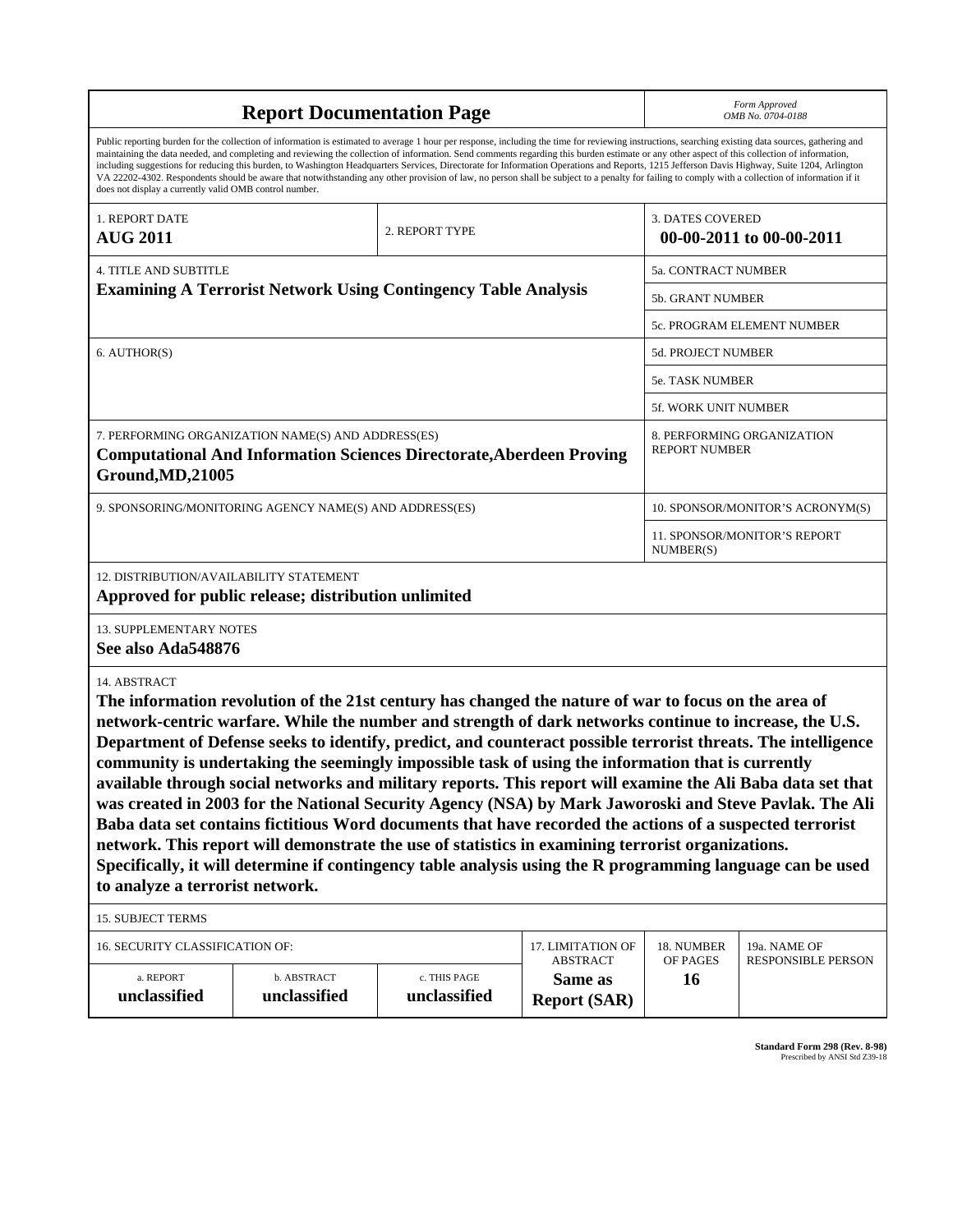## **Contents**

|    | <b>List of Figures</b>         | $\overline{7}$ |
|----|--------------------------------|----------------|
|    | <b>List of Tables</b>          | $\overline{7}$ |
|    | <b>Abstract</b>                | 8              |
|    | <b>Acknowledgments</b>         | 9              |
|    | <b>Student Bio</b>             | <b>10</b>      |
|    | 1. Introduction/Background     | 11             |
| 2. | <b>Experiment/Calculations</b> | 11             |
| 3. | <b>Results and Discussion</b>  | 13             |
| 4. | <b>Summary and Conclusions</b> | 17             |
| 5. | <b>References</b>              | 18             |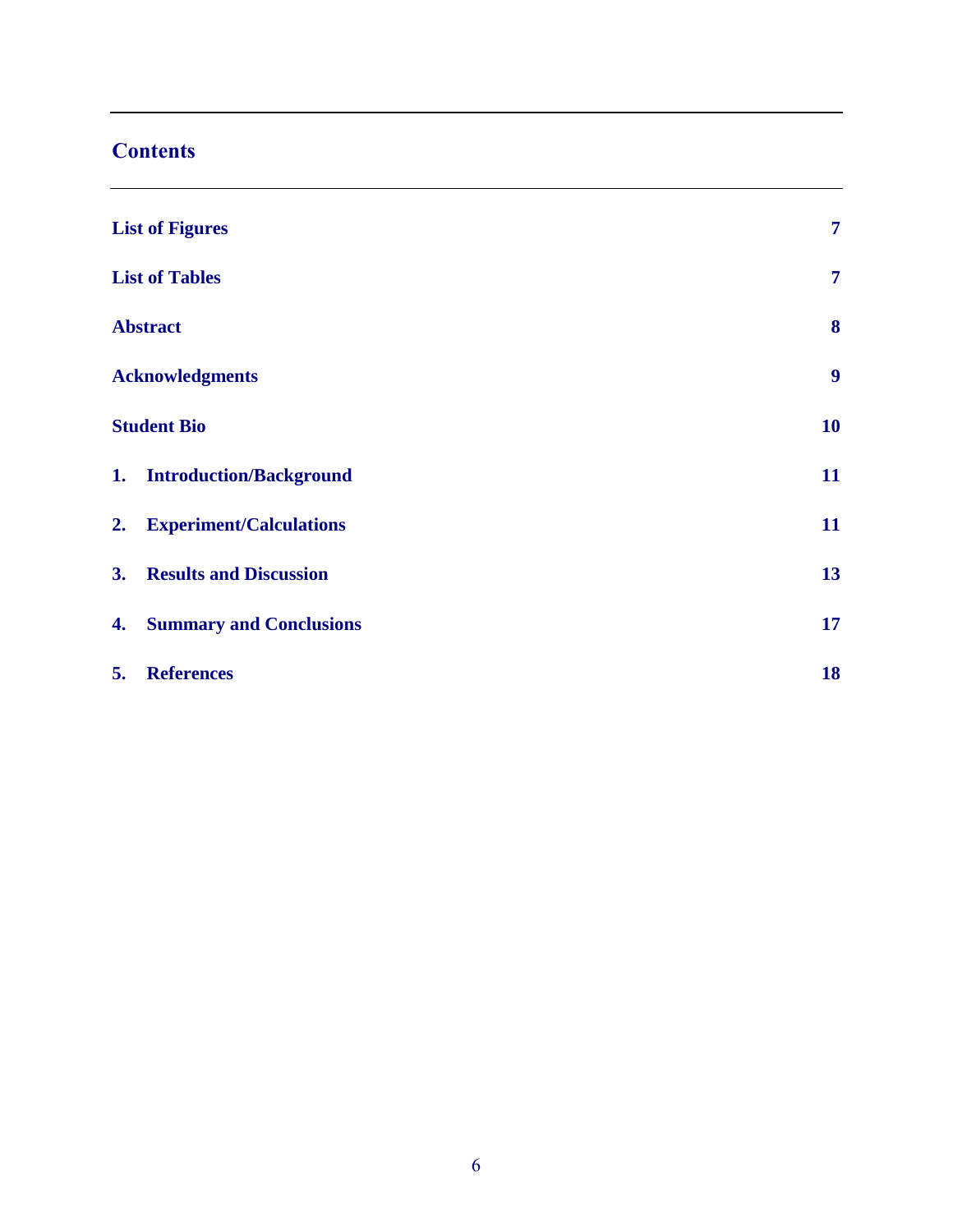# **List of Figures**

# **List of Tables**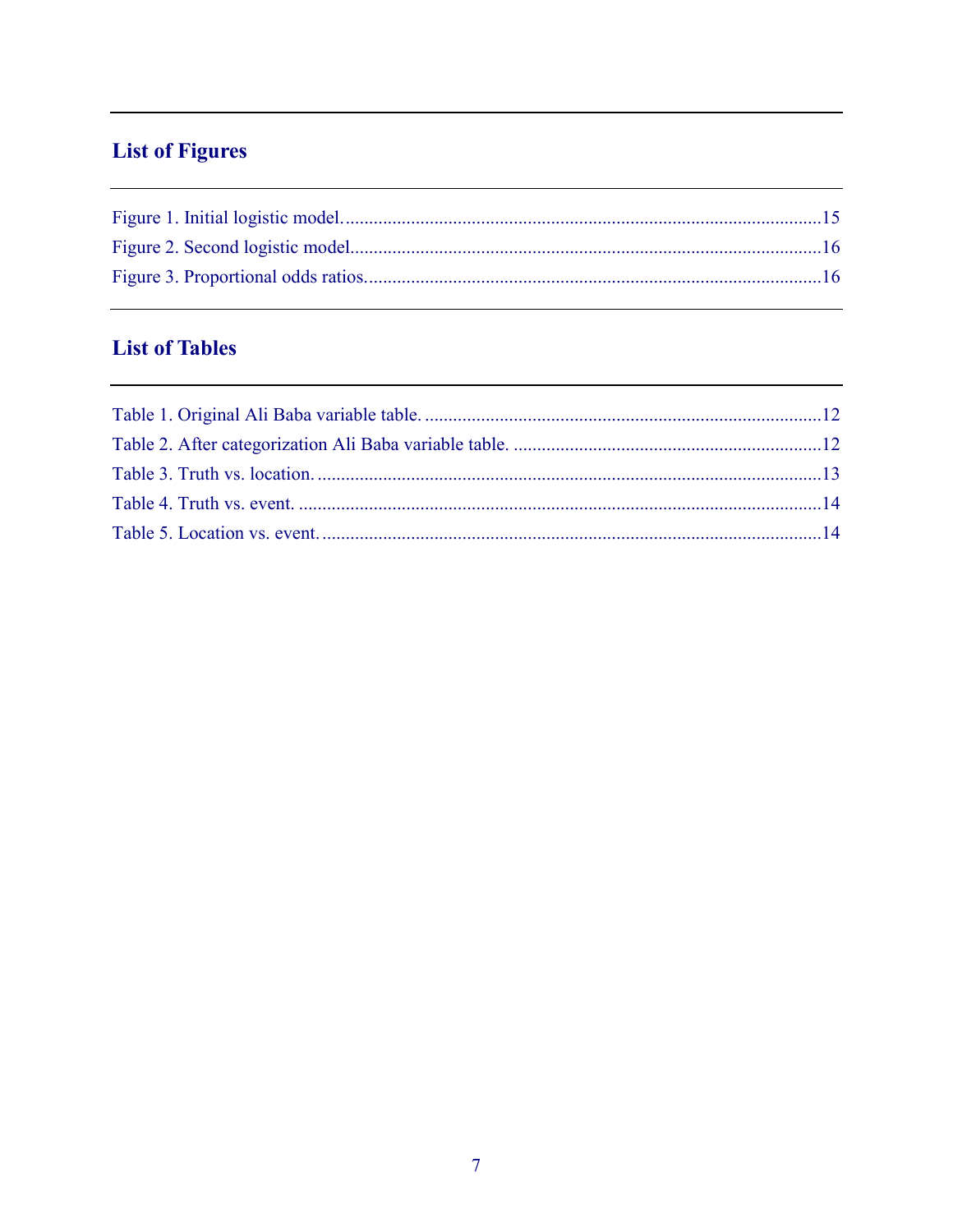### **Abstract**

The information revolution of the 21st century has changed the nature of war to focus on the area of network-centric warfare. While the number and strength of dark networks continue to increase, the U.S. Department of Defense seeks to identify, predict, and counteract possible terrorist threats. The intelligence community is undertaking the seemingly impossible task of using the information that is currently available through social networks and military reports. This report will examine the Ali Baba data set that was created in 2003 for the National Security Agency (NSA) by Mark Jaworoski and Steve Pavlak. The Ali Baba data set contains fictitious Word documents that have recorded the actions of a suspected terrorist network. This report will demonstrate the use of statistics in examining terrorist organizations. Specifically, it will determine if contingency table analysis using the R programming language can be used to analyze a terrorist network.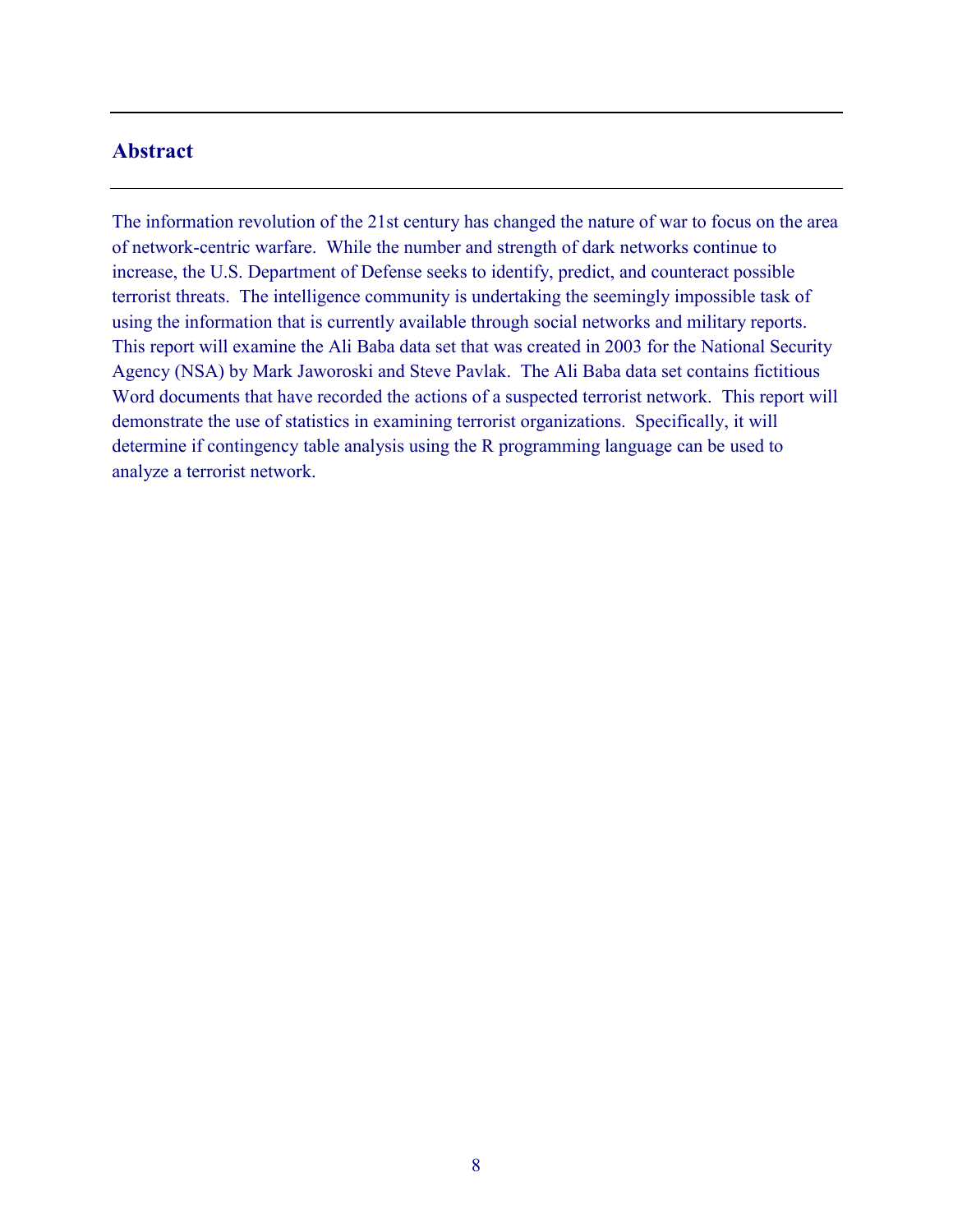# **Acknowledgments**

I wish to acknowledge the mentorship of Elizabeth Bowman.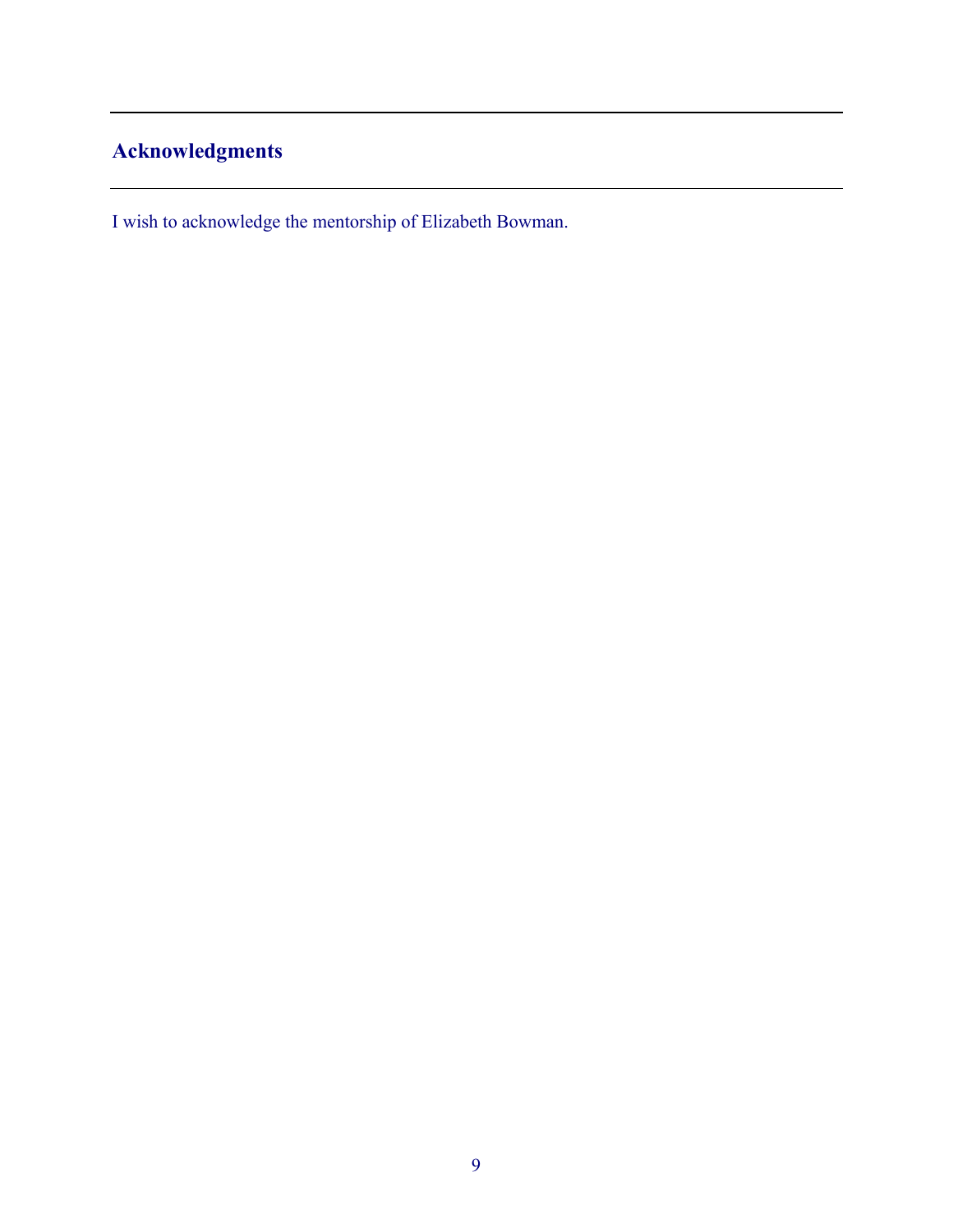## **Student Bio**

I will be a senior this fall at Virginia Polytechnic Institute and State University in Blacksburg, Virginia. I am a double-major in Mathematics and Statistics, with a minor in Actuarial Science. This is my second year as a summer student at the U.S. Army Research Laboratory (ARL). After graduation, I plan on either attending graduate school to concentrate in applied statistics or becoming a mathematical statistician for the government. Prior to this summer, I had no experience working with the R programming language.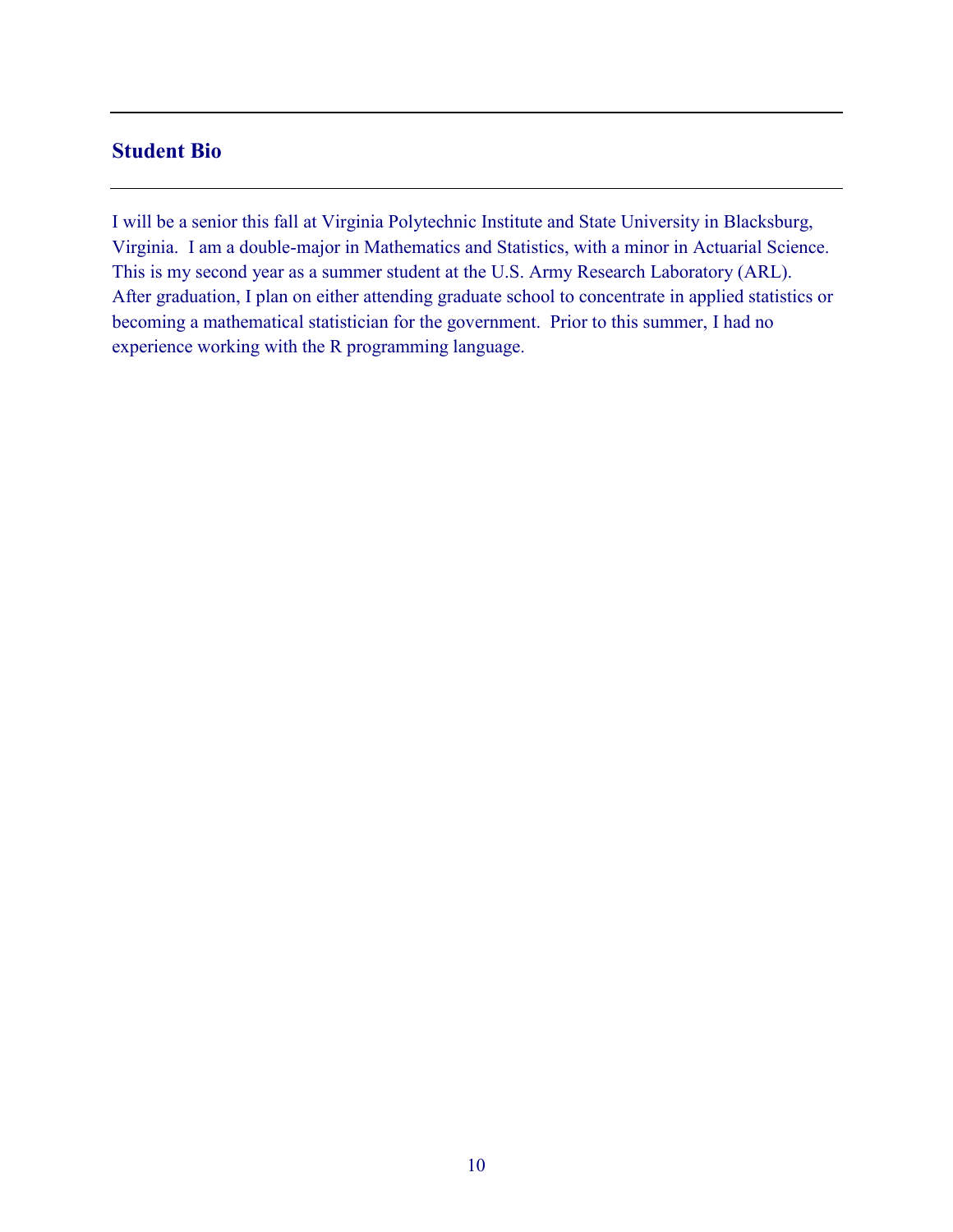### **1. Introduction/Background**

The information revolution of the  $21<sup>st</sup>$  century has changed the nature of war (2). The areas of cyber-warfare and network centric warfare (*2, 4*) are an expanding focus of research within the United States military and the Department of Defense (DoD) (*7*). While the number and strength of networks continue to increase, the intelligence community is developing programs and techniques to identify, predict, and counteract possible terrorist threats (*3, 4*). The intelligence community is undertaking the seemingly impossible task of using the information that is currently available through social networks and military reports. Faced with an endless supply of data, this is a very difficult problem.

The purpose of this paper is to demonstrate the use of statistics in examining terrorist organizations. Specifically, we wish to determine if Contingency Table Analysis (CTA) using the R programming language can be used to analyze a dark network. While the statistical scope of this paper is limited, it is my desire to see an increase in the use of statistics in solving problems within the intelligence community. The data set that will be used for all subsequent analysis in this paper is entitled "Ali Baba." In 2003, Mark Jaworowski and Steve Pavlak originally created the data set for the National Security Agency (NSA) as a way to test visualization software since there were no reliable data sets available for evaluation. They sought to develop a data set that an analyst would be able to piece together and determine the intentions of a terrorist cell.

The Ali Baba data set contains fictitious word documents that have recorded the actions of a suspected terrorist network from April to September 2003. The documents include local communication intercepts and various intelligence reports (police, human intelligence (HUMINT), Foreign Broadcast Information System (FBIS), and detainee). There are a core group of messages (n=75) that contains the main activities of the cell. The remaining messages contain possibly interesting information from peripheral members. The scenario of the data set follows a suspected terrorist cell of radical Islamic fundamentalists that are centralized in England. The FBIS reports in southern Egypt from spring of 2003 describe an outbreak of cholera among large groups of schoolchildren. The radical Islamic world was blamed for the attack, and this data set reveals their desire to revenge the claim. It is the organization's plan to contaminate London's water supply by blowing up a water treatment facility (*9*).

#### **2. Experiment/Calculations**

The Ali Baba data set contains 609 entities with nine original variables, as shown in table 1*.* In order to perform statistical analysis, it is necessary to categorize the data. Table 2 holds the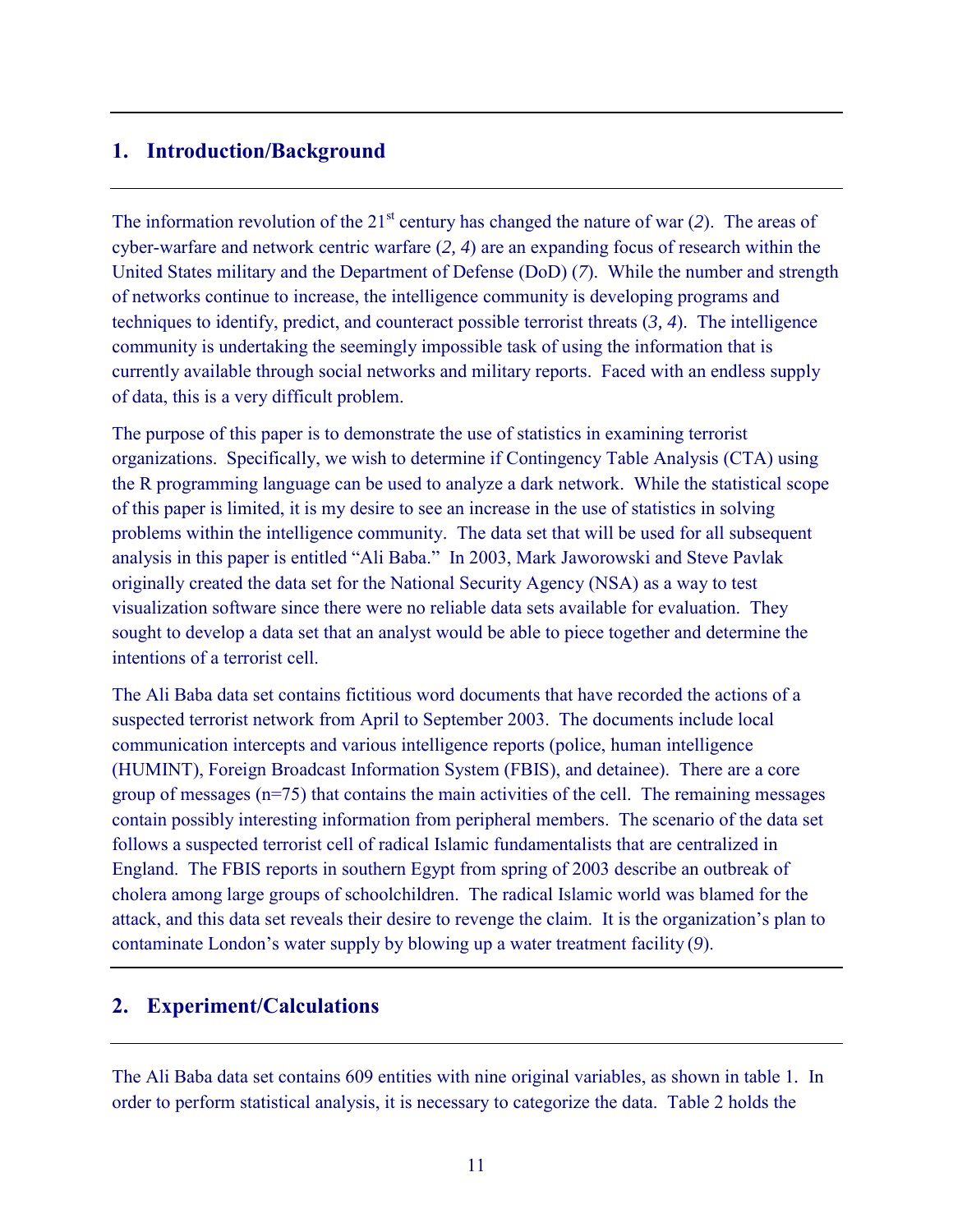categorized version of the data set that contains a total of five variables. This specific process of categorization is labor-intensive, as each line has to be assigned by hand due to variability in the data.

| <b>Variable Name</b>   | <b>Variable Type</b> | <b>Description</b>                          |  |  |  |  |  |
|------------------------|----------------------|---------------------------------------------|--|--|--|--|--|
| <b>Document</b>        | Character            | Source of message and identification number |  |  |  |  |  |
| Date                   | Character            | Date of original message                    |  |  |  |  |  |
| Associate1             | Character            | Author of message                           |  |  |  |  |  |
| Associate2             | Character            | Receiver of message or mentioned in message |  |  |  |  |  |
| Associate3             | Character            | Receiver of message or mentioned in message |  |  |  |  |  |
| Location               | Character            | Where the message originated                |  |  |  |  |  |
| Event/Activity         | Character            | Summary of message contents                 |  |  |  |  |  |
| Organization           | Character            | Organization involvement of the author      |  |  |  |  |  |
| <b>Targeted Entity</b> | Character            | <b>Target of interest</b>                   |  |  |  |  |  |

Table 1. Original Ali Baba variable table.

Table 2. After categorization Ali Baba variable table.

| <b>Variable Name</b> | <b>Variable Type</b> | <b>Description</b>                                           |  |  |  |  |
|----------------------|----------------------|--------------------------------------------------------------|--|--|--|--|
| Truth                | <b>Numeric</b>       | Villain level of Associate 1, 2, 3                           |  |  |  |  |
| Location             | Character            | Region of the message's origin                               |  |  |  |  |
| Event                | Character            | Categorization of event/activity                             |  |  |  |  |
| binlocal             | <b>Numeric</b>       | If Location = "SE" or "London" then binlocal = 1, else = $0$ |  |  |  |  |
| binTruth             | <b>Numeric</b>       | If Truth = 1 then binTruth = 1, else = $0$                   |  |  |  |  |

The biggest change between table 1 and table 2 is the switch of the "Associate" variables from character to the ordinal numeric "Truth" variable. This is done to denote the members through what we will call Core Villain Levels, which range from 1 to 5. A Ground Truth document created by Jaworoski and Pavlak (*8*) is used to rank the villains Black, Dark Blue, Medium Blue, Light Blue, and Unknown, or "1", "2", "3", "4", and "5," respectively. Two issues arise when categorizing the "Associate" variables. First, if an individual is ranked as a "5," we will say that they are not involved with the terrorist organization, and is, therefore, not a suspected threat. Second, if an individual was a possible member of two core villain levels, they were given the higher ranking. The levels provided by the Ground Truth document could also be determined by a social network graph like those created in Analyst Notebook.

The variable "Location" is categorized to represent the change from individual locations to regions (*11*). Additional entities for "Location" include "Unknown", "Outside" for locations outside of Britain, and "Britain" for unspecific messages. Several obvious errors were found while going through the "Location" variable of the original data set. These errors include London being spelled "Lodnon," or "Brigton" instead of Brighton. These mistakes are corrected to ensure more accurate results. The "Event/Activity" variable is also changed to "Event," which describes the change to categorized groups based on certain keywords found in the data set. For example, the "Brit" grouping is based on messages that mentioned Tony Blair, British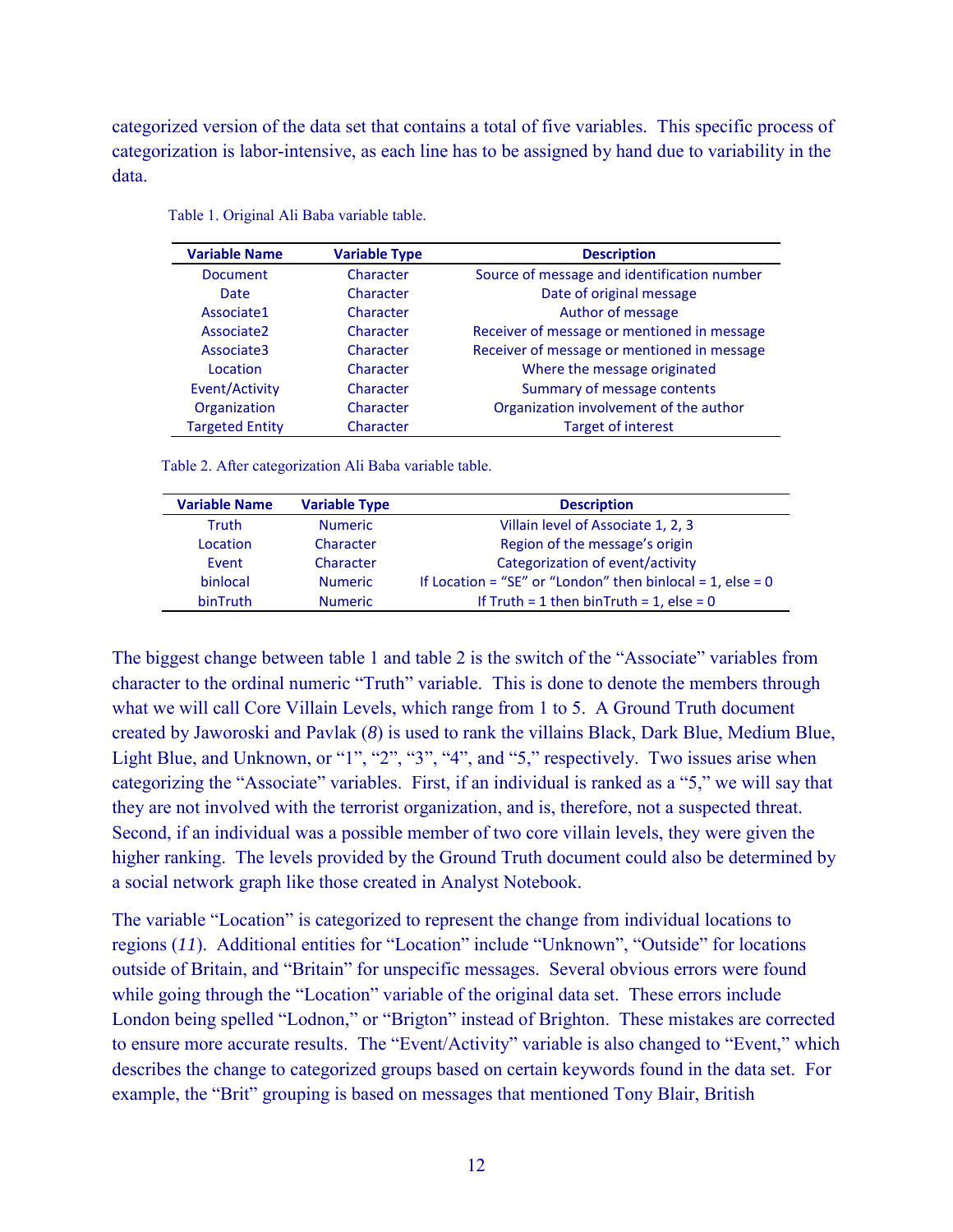government or politics, and anti-British or anti-UK sentiment. This particular grouping is the most controversial, as it is determined particularly by me.

The final two variables in table 2 are binary variables called "binlocal" and "binTruth". In regression, binary variables also known as indicator variables take on the values "0" or "1" to indicate failure or success of a categorical effect (*1*). The binary results for "Location" are recorded as "1" when the villain sends a message from "SE" or "London," and recorded as "0" otherwise. Similarly, the "binTruth" is set as a "1" when the villain is a Black Villain, and recorded as "0" otherwise.

#### **3. Results and Discussion**

Now that all of the data is categorized, we are able to fully use CTA within the R programming language. CTA can be used to investigate the relationship between two or more variables (*1*).

First we can examine the Villain Truth Level vs. Location table, which is table 3. The primary step is to determine if the two variables are independent or not. We conduct a Pearson's Chi Square test (1) in R, and determine that  $X^2 = 95.1836$ , degrees of freedom = 30, and p-value = 1.053 x  $10^{-8}$ . The degrees of freedom are determined by (# of rows – 1)\*(# of columns – 1). Since the p-value is less than .05, we can reject the null hypothesis and conclude that Truth and Location are dependent.

$$
X^{2} = \sum \frac{(n_{ij} + \mu_{ij})^{2}}{\mu_{ij}}
$$
 (1)

|              | Brit. |    | EM | $\mathbf{\mathbf{\omega}}$ on. | NE | <b>NW</b> | Out | <b>SE</b> | <b>SW</b> | Unk. | <b>WM</b> | <b>Totals</b> |
|--------------|-------|----|----|--------------------------------|----|-----------|-----|-----------|-----------|------|-----------|---------------|
| <b>Black</b> |       |    |    | 75                             |    |           |     | 34        |           |      |           | 140           |
| Dark         | 10    |    |    | 50                             |    |           |     | 34        | 15        | 20   |           | 154           |
| Medium       |       |    |    | 56                             |    |           |     | 30        | 0         |      |           | 115           |
| Light        |       |    |    | 40                             |    |           | O   | 48        | 10        |      |           |               |
| Totals       |       | 18 |    | 221                            |    |           | 35  | 146       | 30        | 36   |           | 526           |

Table 3. Truth vs. location.

We can also calculate odds and odds ratios from table 4, using formula (*2*).

$$
\theta = \frac{\pi_1/(1-\pi_1)}{\pi_2/(1-\pi_2)}\tag{2}
$$

Looking at villains overall, we determine that they are 5.3277 times more likely to have sent their message from the Southeast or London than any other location. We will, thus, hypothesize that the terrorist cell is focused in the Southeastern region of Britain. This fact will be useful later when we are interested in creating a model. For all further analysis, we will classify "higher level villains" as Black or Dark Blue Villains, and "lower level" as Medium or Light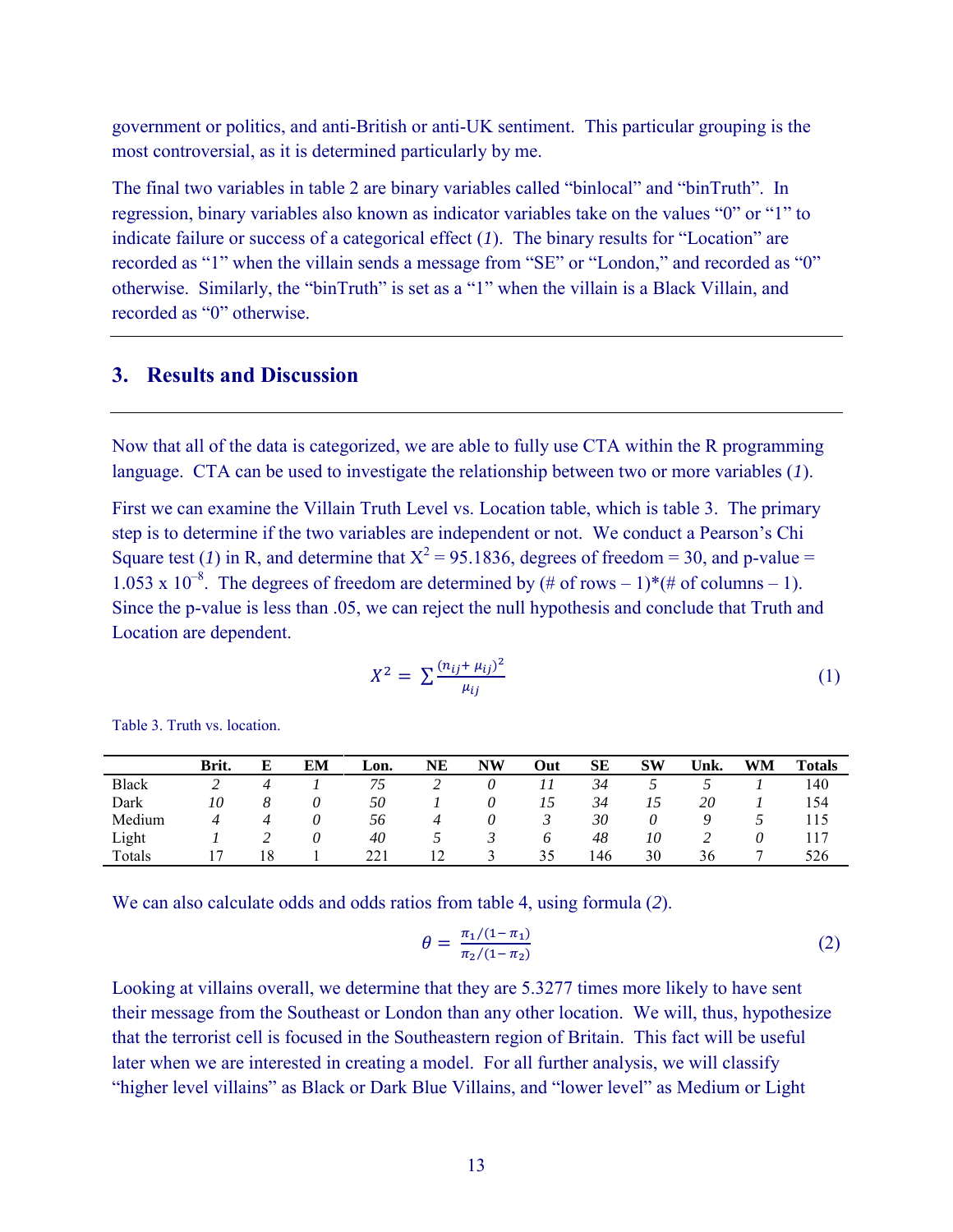Blue. Again, looking at table 3, we can calculate that lower level villains are 4.07 times more likely to send messages from Northern Britain than higher level villains.

Second, we can examine the Villain Truth Level vs. Location table. The Pearson's Chi Square in table 4 is 155.7799 with 27 degrees of freedom, and a calculated p-value of less than  $2.2 \times 10^{-16}$ . Therefore, we can reject the null hypothesis and conclude that the variables are dependent. Various odds and odds ratios can once again be calculated from the table. For example, upper level villains are 8.482 times more likely to be found discussing non-suspicious items, while Light Blue villains are over five times more likely to discuss casing than their counterparts.

Table 4. Truth vs. event.

|              | Alq            | <b>Assoc</b> | <b>Bomb</b> | <b>Brit</b> | Case | <b>Islam</b> | 911 | <b>Not</b> | Rec | <b>Sus</b> | <b>Totals</b> |
|--------------|----------------|--------------|-------------|-------------|------|--------------|-----|------------|-----|------------|---------------|
| <b>Black</b> | $\overline{4}$ | 36           | 16          |             |      |              | 4   | 33         | 20  |            | 140           |
| Dark         |                | 33           |             |             |      | 45           |     | 21         | 10  |            | 154           |
| Medium       |                | 35           | 10          |             |      | 27           |     |            |     |            | 15            |
| Light        |                | 26           |             |             | 29   | 25           |     |            |     | 13         |               |
| Totals       |                | 130          | 46          | ۱9          | 35   | 108          | 19  | 61         | 53  | 33         | 526           |

Lastly, we can look at the Location vs. Event table (table 5)*.* The chi-square calculation from this table is 315.5827, with 90 degrees of freedom and a p-value of less than  $2.2 \times 10^{-16}$ . Therefore the "Location" and "Event" variables are dependent on each other. Interesting odds ratios from the table are that villains in the Southeast or London are 3.7796 and 2.1237 times more likely to discuss suspicious things and Al Qaeda, respectively, than villains in other locations. Using the data in the three previous tables, various graphs, figures, and odds ratios can be created. Due to the required brevity of this paper, these additional items have not been included. Through the information gathered in previous tests, we are able to begin the process of developing a model to fit the data.

Table 5. Location vs. event.

|           | Alq | <b>Assoc</b> | <b>Bomb</b> | <b>Brit</b>  | Case | Islam | 911 | <b>Not</b> | Rec | <b>Sus</b> | <b>Totals</b> |
|-----------|-----|--------------|-------------|--------------|------|-------|-----|------------|-----|------------|---------------|
| Brit.     |     |              | 11          | 0            | 0    | 0     | 0   |            |     |            | 16            |
| E         | 6   |              |             | <sup>6</sup> |      | 10    |     | 8          |     |            | 50            |
| EM        | 0   |              |             |              |      |       |     |            |     |            |               |
| Lon.      | 13  | 35           | 16          | 14           |      | 43    |     | 29         | 24  | 21         | 205           |
| NE        | 0   | 6            | 0           | 4            | 0    |       | 6   |            |     |            | 20            |
| NW        | 0   | 0            |             | 0            | 0    |       |     | 0          |     | 0          |               |
| Out       |     |              |             | 0            | 0    |       |     | 3          |     |            | 35            |
| <b>SE</b> | 18  | 25           | 6           | 8            | 23   | 22    | 34  | 20         |     | 22         | 181           |
| <b>SW</b> | 0   |              |             |              | 4    | 8     |     | 8          |     |            | 37            |
| Unk.      |     |              |             |              | 4    | 10    | 21  |            | 0   |            | 47            |
| WM        | 0   |              |             |              | 0    | 0     | 0   | 0          |     | 0          |               |
| Totals    | 46  | 87           | 50          | 41           | 35   | 99    | 84  | 74         | 38  | 55         | 609           |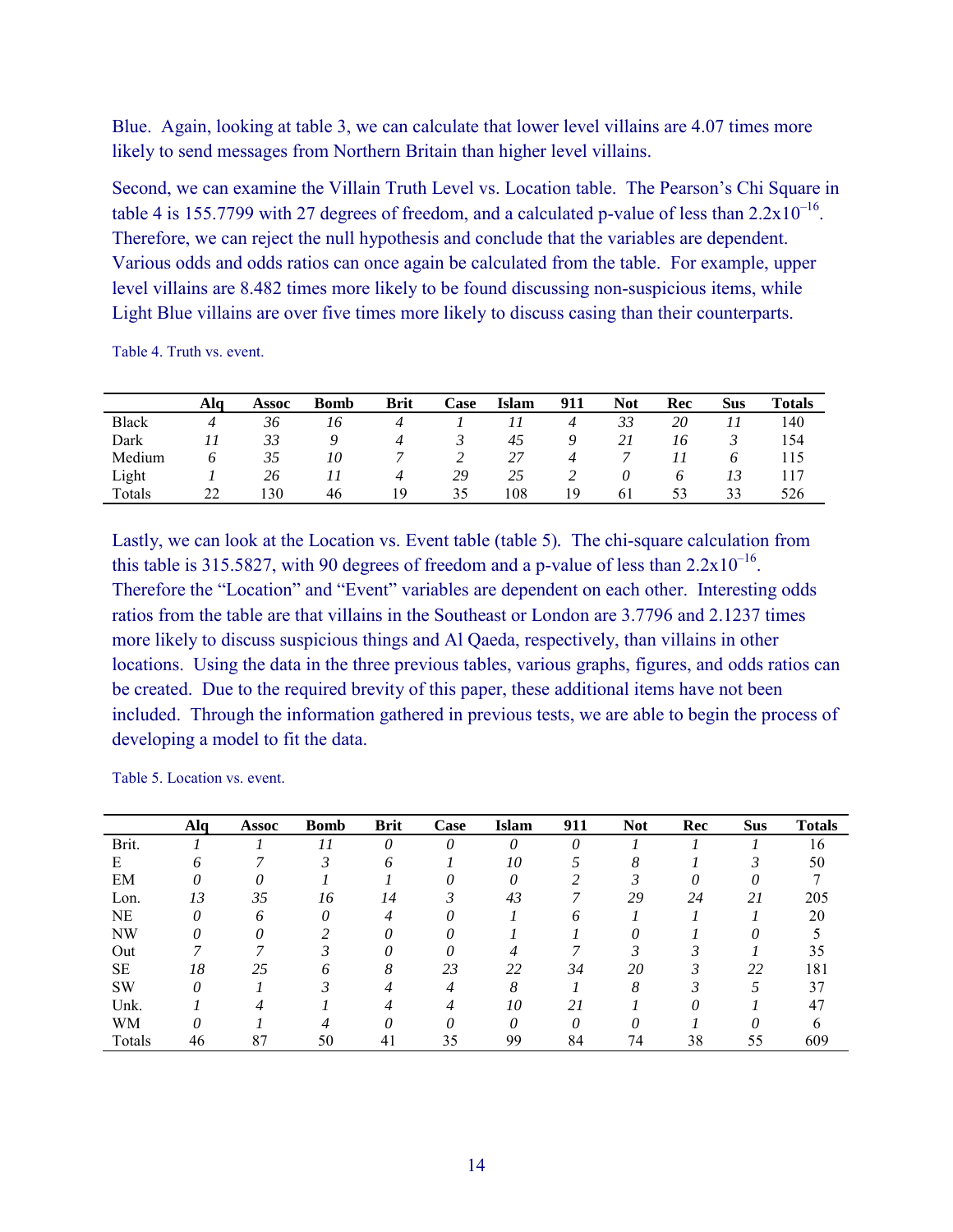Using R and the "Design" package, we wish to construct a model (*8, 12*) from the Ali Baba data set. The data has a two-level variable called "binlocal" that is used as our response or dependent variable. The predictors or independent variables from table 2 are "binTruth" and "Event." Before the model is created, we must check the various tables to see if any cells are small or empty. There are several methods in R that can be used to create easy-to-read tables from an inputted data set, as seen earlier. The two-way tables for binTruth vs. binlocal, binlocal vs. Event, and binTruth vs. Event are satisfactory to continue the analysis. We then wish to determine if the variables in the three tables are independent or dependent. This is done with a chisq.test line of code in R and compared at the 5% significance level. The three variable pairings have a p-value of less than .05, so we can conclude that the respective variables are dependent.

Now that the basic assumptions have been satisfied, we are able to look at our first logistic regression model. Figure 1 contains the partial output from R for the initial model that uses all three of the variables discussed previously.

Looking at the table of coefficients in the output (figure 1), we see that the intercept and several of the factors of "Event" are not significant in the model. A second model (figure 2) is created that removes the "Event" variable to see if we can improve our results.

```
Logistic Regression Model
lmm(formula = binlocal ~ ~ binTruth + Event, data = fullset, na.action =na.pass)
Frequencies of Responses
  0 1 
159 367 
      Obs Max Deriv Model L.R. d.f. P
       526 1e-05 56.96 10 0 
           Coef S.E. Wald Z P 
Intercept -0.3321 0.4359 -0.76 0.4462
binTruth 0.8224 0.2556 3.22 0.0013
Event=assoc 1.3448 0.4818 2.79 0.0052
Event=bomb -0.4098 0.5342 -0.77 0.4431
Event=brit 0.7158 0.6475 1.11 0.2689
Event=case 2.6822 0.7447 3.60 0.0003
Event=isl 1.1722 0.4841 2.42 0.0155
Event=nin 0.2715 0.6361 0.43 0.6695
Event=not 0.4826 0.5178 0.93 0.3513
Event=rec 1.4077 0.5530 2.55 0.0109
Event=sus 1.6087 0.6289 2.56 0.0105
```
Figure 1. Initial logistic model.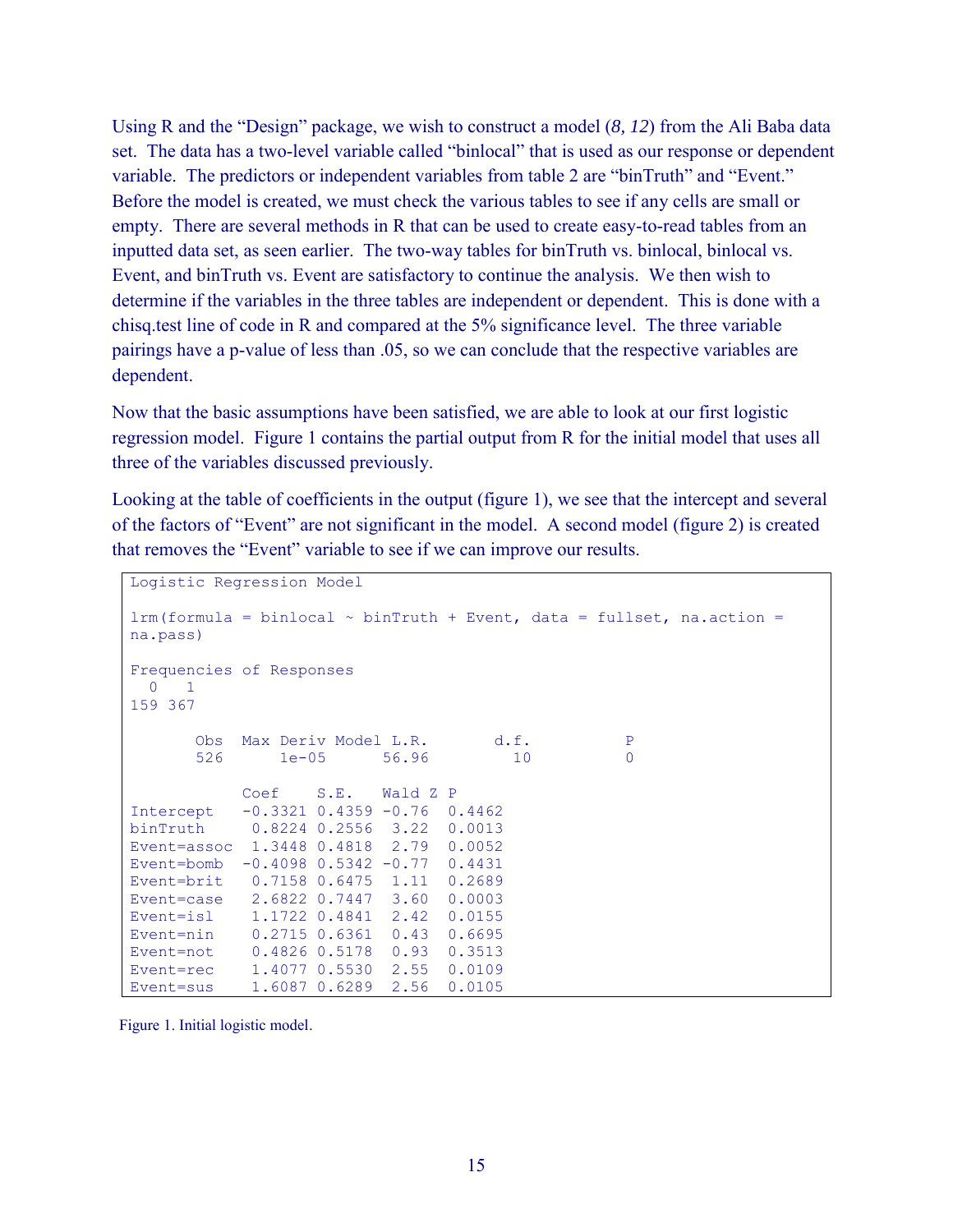```
Logistic Regression Model
lmm(formula = binlocal ~with, data = fullset, na.action = na.pass)Frequencies of Responses
  0 1 
159 367 
      Obs Max Deriv Model L.R. d.f. P
       526 2e-14 6.15 1 0.0131 
         Coef S.E. Wald Z P 
Intercept 0.7009 0.1081 6.48 0.0000
binTruth 0.5564 0.2305 2.41 0.0158
```
Figure 2. Second logistic model.

The outputs in figures 1 and 2 show logistic regression models that are based on the Ali Baba data set. The frequency and observation sections allow us to check that our data was read into R correctly and that we can continue analysis. If these numbers did not match, we would need to go back to our initial R code to check for hidden errors that would not return error messages on the output screen. From figure 1, we can see that the likelihood ratio chi-square for the full model is 56.96, with 10 degrees of freedom, and a p-value of approximately 0. The model without "Event" has a chi-square value of 6.15, degrees of freedom 1, and p-value of .0131. This tells us that both of our models as a whole are statistically significant as compared to a model with no predictors.

The rest of the results show the table of coefficients, their standard errors, the Wald z-test, and the p-values. In figure 2, we can see that both the intercept and the "binTruth" variables are statistically significant at the 5% level. It is important to note that the output is given in ordered logits since we are using logistic regression. To interpret "binTruth," we can say that for a oneunit increase (going from 0 to 1), we expect a .56 increase in the expected value of "binlocal" on the log odds scale. The "Design" package also allows us to output the coefficients as proportional odds ratios as seen below.

| Effects                                           | Response : binlocal |  |  |                                             |  |         |  |              |  |  |
|---------------------------------------------------|---------------------|--|--|---------------------------------------------|--|---------|--|--------------|--|--|
| Factor<br>0.95                                    |                     |  |  | Low High Diff. Effect S.E. Lower 0.95 Upper |  |         |  |              |  |  |
| binTruth 0 1 1 0.56 0.23 0.10<br>Odds Ratio 0 1 1 |                     |  |  | 1.74                                        |  | NA 1.11 |  | 1.01<br>2.74 |  |  |

Figure 3. Proportional odds ratios.

Since "binTruth" is an indicator variable, the low and high will always be 0 and 1. For "binTruth," going from 0 to 1 increases the odds of the message location being in the Southeast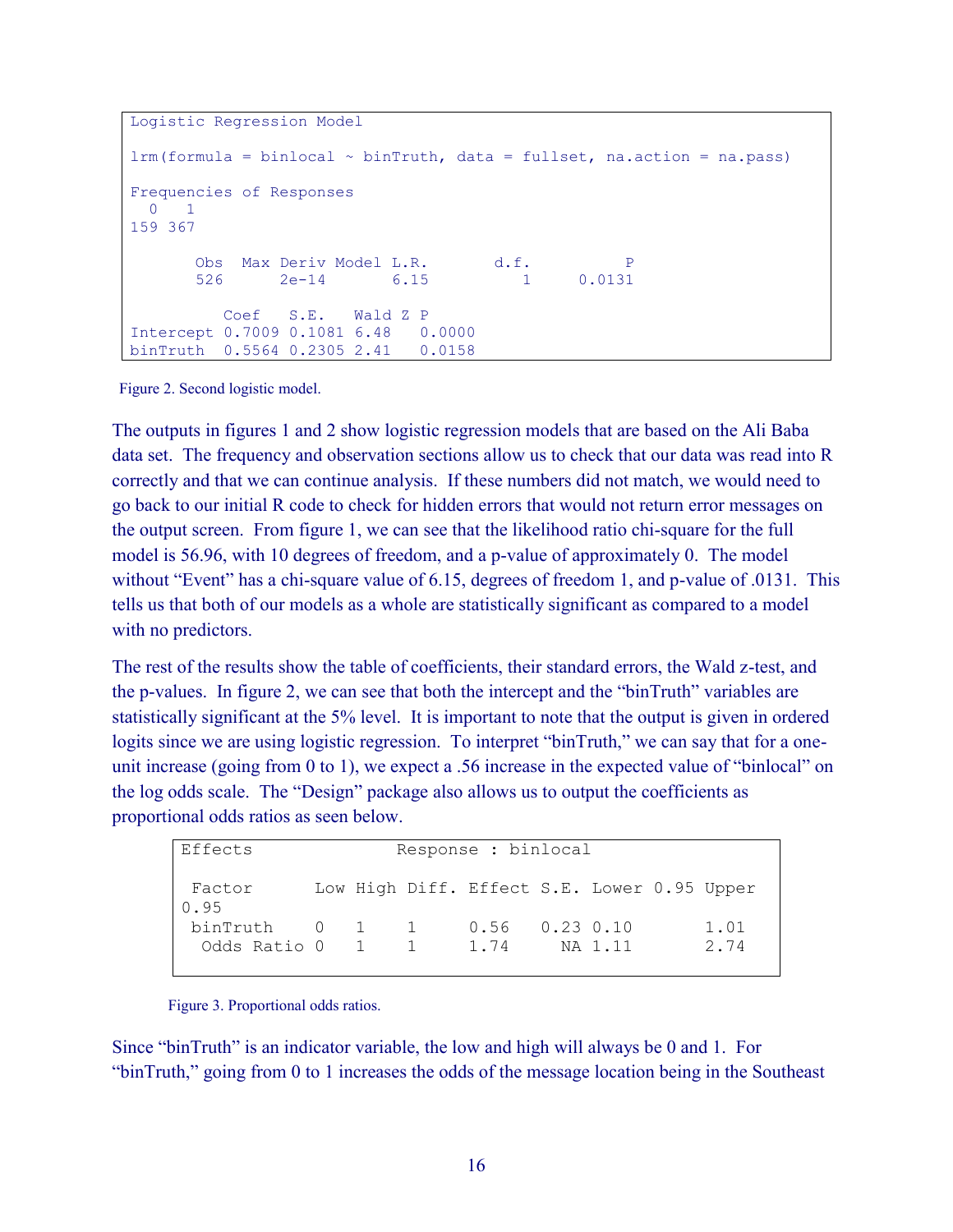or London by 1.74 times, given that the other variables are held constant. It is important to note that the proportional odds assumption does hold for the coefficients in this regression.

#### **4. Summary and Conclusions**

The process of categorization was the first necessary step to examine the Ali Baba data set using CTA. Once that was completed, we were able to determine if the variables were related with any type of dependence. After this analysis, the location of the messages was centralized and various statistical odds were provided, as well. Further CTA statistics were generated but were not included due to the brevity of this paper. Finally, initial models were created using R packages, but additional research will be conducted this summer on the topic.

With the massive amounts of information available today, there is an increasing need to understand and interpret data provided by social networks and military reports. The modeling and predictive power of statistics in examining dark networks is currently underused. The use of CTA on this data set was time-consuming because of the layout of the data. However, a data set with additional entries, variables, or categories would better have exploited the abilities of CTA. With respect to R, there are various other statistical packages on the market that can provide equivalent results. However, it was the purpose of this paper to focus specifically on the R programming language. The R programming language is preferred by some because of the open-source nature of the language and for the availability of help resources. Overall, the R programming language has proved effective in analyzing the Ali Baba data set in the realm of CTA.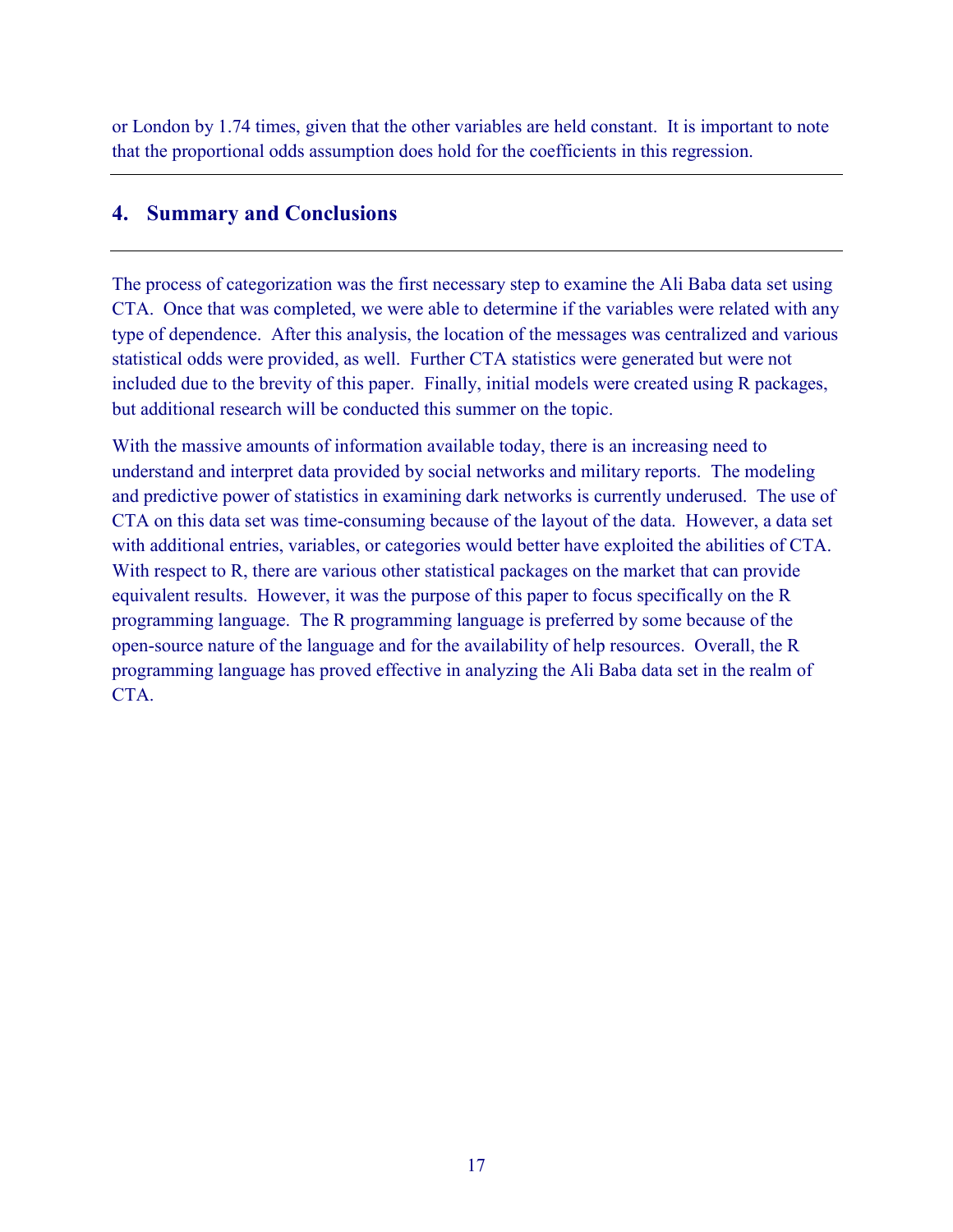### **5. References**

- 1. Agresti, Alan. An Introduction to Categorical Data Analysis. 2<sup>nd</sup> ed. Hoboken, NJ: John Wiley & Sons, Inc., 2007.
- 2. Alberts, David S.; Garstka, John J., Stein, and Frederick P. *Network Centric Warfare.* Center for Advanced Concepts and Technology, 1999. Print.
- 3. Allanach, Jeffrey; Tu, Haiying; Singh, Satnam; Willett, Peter; Pattipati, Krishna. Detecting, Tracking, and Counteracting Terrorist Networks via Hidden Markov Models. University of Connecticut: Dept. of Electrical and Computer Engineering, n.d. Web. 22 June 2011. www.engr.uconn.edu/~sas03013/docs/Aerospace\_HMM.pdf.
- 4. Arquilla, John; Ronfeldt, David. The Advent of Netwar. *Networks and Netwars: The Future of Terror, Crime, and Militancy*. Rand, 19 Mar. 2002. Web. 22 June 2011. http://faculty.cbpp.uaa.alaska.edu/afgjp/padm610/networks%20and%20netwar.pdf.
- 5. Boik, John. Lab 4: Correlation, Regression, Contingency Tables. *R Computing*. 30 Nov. 2007. Stanford University. Web. 13 June 2011. www.stat.stanford.edu/~jcboik/stat-141- 2007/R\_labs/07Lab4.pdf.
- 6. "Entering Data."*R Class Notes*. UCLA: Academic Technology Services, Statistical Consulting Group. Web. 9 June 2011. www.ats.ucla.edu/stat/r/notes/entering.htm.
- 7. Flynn, Michael T.; Pottinger, Matt; Batchelor, Paul D. Fixing Intel: A Blueprint for Making Intelligence Relevant in Afghanistan." *Center for a New American Security*. 04 Jan. 2010. Web. 12 July 2011. http://www.cnas.org/node/3927.
- 8. Harrell, Jr. Frank E. *Regression Modeling Strategies: With Applications to Linear Models, Logistic Regression and Survival Analysis.* Springer, New York, 2001.
- 9. Jaworowski, Mark; Pavlak, Steve. Ali Baba Scenario 1 Description. 2003. Print. 1 June 2011.
- 10. Kabacoff, Robert I. Frequencies and Crosstabs. *Quick-R: Accessing the Power of R. Web. 10 June 2011.* www.statmethods.net/stats/frequencies.html.
- 11. Map of England's Regions. Outdoor Sport & Leisure. n.d. Web. 21 June 2011. www.outdoor-sport-leisure.net/activities-UK.htm.
- 12. Ordinal Logistic Regression. *R Data Analysis Examples*. UCLA: Academic Technology Services, Statistical Consulting Group. Web. 11 July 2011. www.ats.ucla.edu/stat/r/dae/ologit.htm.